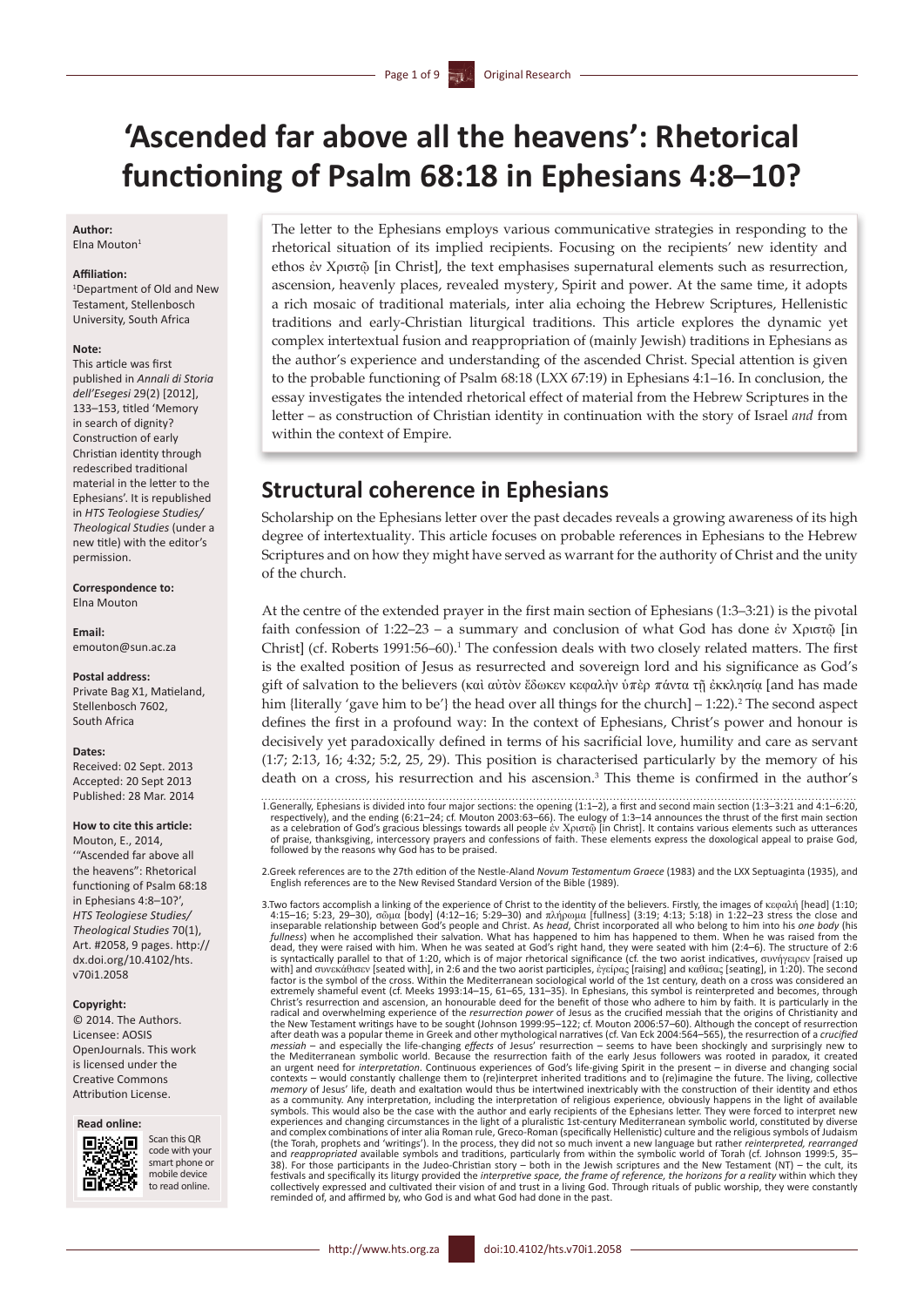reference to Psalm 68 in 4:8–10, emphasising Christ as conquering cosmic lord ascending to his heavenly throne from where he blesses his people.

The second main section of the letter (4:1–6:20) consists primarily of paraenetic elements directed at the church. These are interwoven with theological and Christological motivations and intrinsically linked to and informed by the first main section. The admonitions in this section are motivated by the indicatives of God's redemptive work ἐν Χριστῷ [in Christ], which God had already given to the church. The essence of Ephesians 1–3 (a new humanity in relationship to Christ and fellow-believers) is thus explicated in terms of its practical implications (Eph 4–6): They should 'walk' in unity (4:1–16), holiness (4:17–32), love (5:1–6), light (5:7–14) and wisdom (5:15–6:9).4

The first pericope (4:1–6) links the two main sections of the letter by introducing the central theme of the second main section, namely a life worthy of the calling (identity, character) they had received from God: Παρακαλῶ οὖν ὑμᾶς ἐγὼ ὁ δέσμιος ἐν κυρίῳ ἀξίως περιπατῆσαι τῆς κλήσεως ἧς ἐκλήθητε [I therefore, the prisoner in the Lord, beg you to lead a life worthy of the calling to which you have been called] (4:1).5 The very first practical admonitions lead to a rhetorical accumulation of the words 'one' (εἷς, μιᾷ, ἓν) in 4:4–6 whereby the unity of Christians is stressed as a dominant theme in Ephesians. The new life, characterised by a real sense of the triumphant lord's presence (3:14–19; 4:6, 10), is represented by the enlightening work of God's Spirit (1:17; 4:3–4, 30; 5:17–18; 6:17–18) and the unity of the body of Christ (4:1–16). In 4:7–16, Christ's ascension is explicitly associated with the purpose to fill all things with his presence (ἵνα πληρώσῃ τὰ πάντα [so that he might fill all things] – 4:10; cf. 1:22–23; 2:19, 22; Lincoln 1981:155–163). In order to guide the church towards the full experience of God's presence, God provided Christ as a gift to the church (1:22), grace to each believer according to the measure of Christ's gift (4:7), together with the gifts of gifted people – apostles, prophets, evangelists, pastors and teachers (4:11–16).

### **Traditional material in Ephesians**

When one compares the Ephesians text to contemporary inter- and extra-biblical texts, its high degree of intertextuality becomes obvious. Together with numerous metaphors, the author integrated several traditional motifs (as extended metaphors) into the document to support his understanding of the Christian narrative (Mouton 2002:75–83). I shall

briefly *identify* probable traditional material in Ephesians, then discuss the dynamic *reference* and *orientation* of some of these traditions and finally deal with probable persuasive strategies underlying their appropriation in the letter.

Metaphors and traditions as metaphorical expressions are important elements of rhetorical persuasion in communication as a whole. By identifying a document's metaphors and traditional material, I believe, one can to a large extent construct the implied author's view of the recipients' moral world as well as the alternative she or he wished to communicate. With regards to the New Testament, the Christ event was to intensify and reconfigure previous experiences and interpretations of the God of the Hebrew Scriptures. It would challenge the early (and later) Jesus followers radically to revise their everyday lives from within a faith relationship with the living God through Jesus Christ and the Spirit.<sup>6</sup>

Scholarship on Ephesians over the past decades – especially Barth (1974a, 1974b, 1984), Dahl (1965), Gombis (2004, 2005, 2010), Harris III (1996), Käsemann (1966), Lincoln (1982, 1990), Roberts (1963, 1991), Roetzel (1983), Sampley (1971, 1972), Schlier (1957) – has been dominated by a growing awareness that Ephesians probably has to be understood against the background of a mosaic of traditional materials.<sup>7</sup> Although quotations with introductory formulae are used only twice in Ephesians (4:8; 5:14), unmarked quotations, which probably stem from oral and written, hymnic and prose, liturgical and ethical and perhaps mystical and proverbial traditions, abound in the letter (Barth 1984:3; Hendrix 1988).<sup>8</sup>

Apart from a variety of traditions from the Hebrew Bible, it is possible that the Ephesians author employed motifs from the cultic language of Qumran, the Hellenistic moral world and early Christian material (Mouton 2002:96–107). Since the influence at the beginning of the 20th century of the *Religionsgeschichtliche Schule,* which became notorious for its employment of sometimes remote parallels as direct influence between the NT and different traditions, the contribution of scholars such as Elisabeth Schüssler Fiorenza

<sup>4.</sup>Cf. Meeks (1993:95, 150–173), Mouton (2002:190, n. 48), Thielman (2007:819).

<sup>5.</sup>They are called to be 'completely *humble* and *gentle' (μετὰ πάσ*ης ταπεινοφροσύνης<br>καὶ πραΐτητος [with all humility and gentleness]). For the significance of these<br>- ρεσμίαrly un-Greek' imperatives, see Barth (1974b: 237) and Wessels (1990b:70–72). They should be *patient '*bearing with one another in *love*, making every effort to keep the unity of the Spirit through the bond of peace' (4:2–3 – μετά μακροθυμίας, άνεχόμενοι άλλήλων έν έαυτοῖς καθὼς καὶ ὁ θεὸς ἐν Χριστῷ ἐχαρίσατο ὑμῖν). They should live a life of love,<br>'just as Christ loves you and gave himself up for you' (5:2; 4:2). In sum, they were to<br>'put on the new self, created to be like God in – καὶ ἐνδύσασθαι τὸν καινὸν ἄνθρωπον τὸν κατὰ θεὸν κτισθέντα ἐν δικαιοσύνῃ καὶ ὁσιότητι τῆς ἀληθείας).

<sup>6.</sup>A remarkable ability of human imagination is to *redescribe* reality, to *rename* experiences, to *retell* stories from new angles. This refers to the human capacity to speak *metaphorically* – to see new possibilities a between known images and experiences (Lategan 1994:21). According to Ricoeur (1975, 1976:89–95), the transformative (referential, authoritative, life-giving) power of a text lies *in its ability to suggest, to open up, to mediate, to make possible (glimpses of) a 'proposed world' which readers might adopt or inhabit, an*  alternative point of view with which they can identify. In this way, a text may disclose new possibilities – new ways of tooking at thing new possibilities in the may all propole, new ways of thinking and behaving. Metapho and *rename* their understanding of God and their (ordinary) life experiences from<br>the new perspective of the Christ event. NT metaphors and traditional material<br>thus serve as 'windows' (abeit hazy) through which the proc

<sup>7.</sup>For a list of passages in Ephesians that quote, allude to, or echo ideas that closely parallel the Old Testament (OT) and/or some non-canonical writings, see Evans (1992:207–208).

<sup>8.</sup>This viewpoint began to replace the well-known hypothesis of the American Baptist scholar Edgar J. Goodspeed which, to a large extent, dominated the interpretation of Ephesians since the early 1930s. Goodspeed maintained that the document was best understood as an introduction to, or a covering letter for, a newly formed collection of Paul's letters which had been provoked by a reading of Acts. As such, Ephesians was not considered as having much creativity and individuality of its own (Lincoln 1990:lxxix; Sampley 1972:101).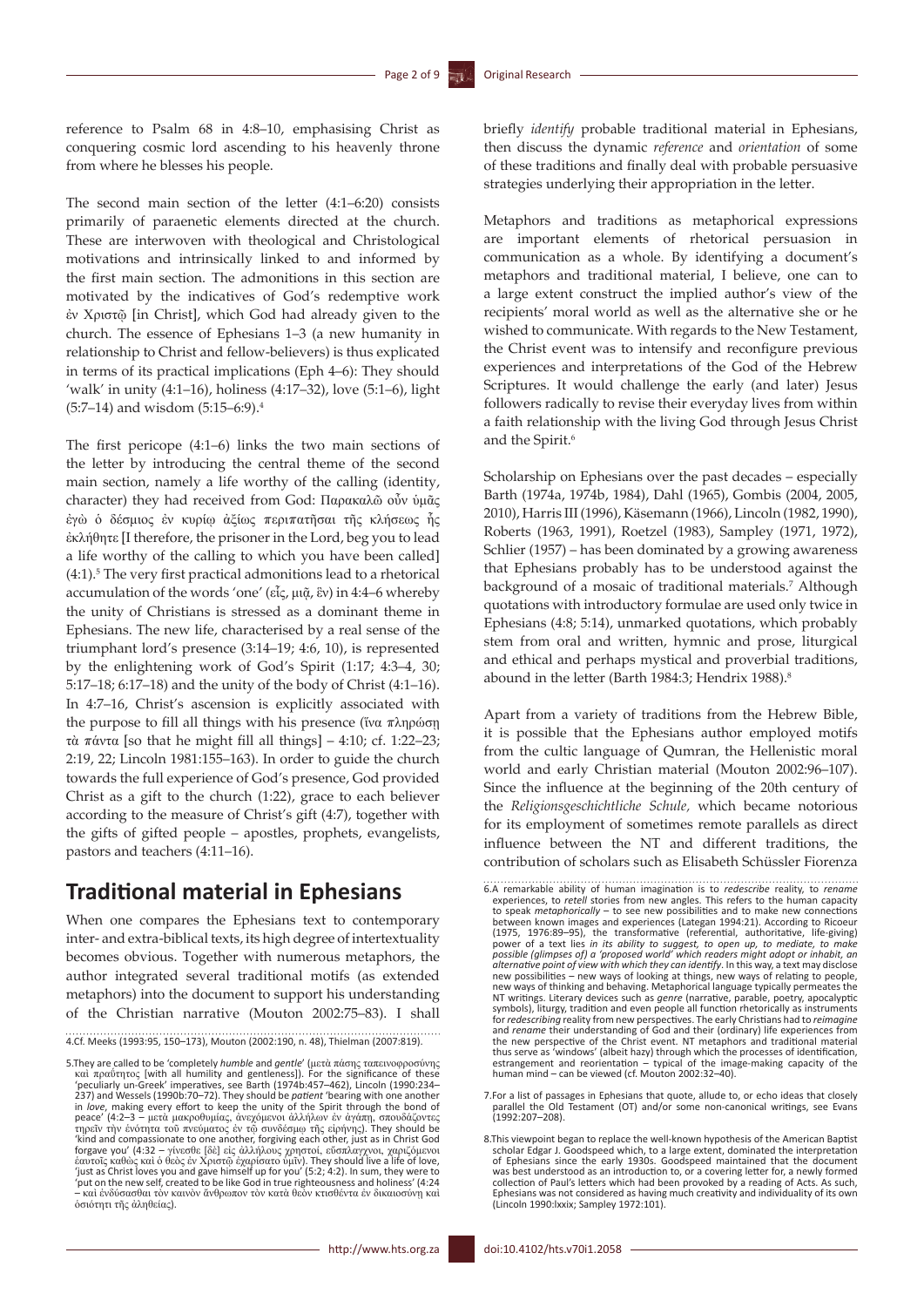(1976; cf. Smith 1989:207–208) is to be welcomed. She finds it methodologically inadequate and misleading to define the relationship between, for instance, the Qumran and New Testament writings *only* by means of parallels and similarities pertaining to the history of religions: 'What is necessary is to search for the concrete situation and theological motives that in each community led to the transference of cultic language' (Schüssler Fiorenza 1976:161).

In the end, it would be of vital importance to find a responsible way by which ongoing processes of identification, estrangement and reorientation underlying the document can be appreciated and by which the (re)appropriation of traditions as a persuading strategy in the fortification of the implied recipients' identity awareness and ethos can be viewed.

### **Echoes from the Hebrew Scriptures**

The functioning of the Hebrew Scriptures in the New Testament remains a challenging area in the field of hermeneutics, inter alia due to the complex (mainly typological and allegorical) methods of exegesis used by the New Testament and other 1st-century authors.<sup>9</sup>

When the Ephesians text is compared to its intertextual canonical context, remarkable echoes with traditional Jewish material occur. A first example is the unique doxological formula Εὐλογητὸς ὁ θεὸς καὶ πατὴρ τοῦ κυρίου ἡμῶν Ἰησοῦ Χριστοῦ [Blessed be the God and Father of our Lord Jesus Christ] at the beginning of the letter (1:3). In the Hebrew Bible, this expression consistently refers to 'the God of Israel' (Gn 24:27; 1 Ki 8:15, 56; Ps 111:1–10; 145:1–21). In Ephesians, it is profoundly reinterpreted as referring to 'the God and Father of our Lord Jesus Christ' (cf. Roberts 1983:96–98). Probable references to *enthronement psalms* further occur in 1:20–22 (Ps 110:1 in Eph 1:20 and Ps 8:6 in Eph 1:22a), strengthening the notion of Christ's ultimate authority and power as cosmic lord (Lincoln 1982:40–42, 1990:61–65; Roberts 1991:53–55). It is also generally accepted that the classic structure of the Jewish *berakah* prayers (the great benediction as a form of traditional Jewish worship) can almost inevitably be discerned as the basic form represented in chapters 1–3 (Barth 1984:6–8; Johnson 1999:58–62, 414–416; Roberts 1991:15, 31–34).10

Apart from individual instances of Hebrew Bible motifs,<sup>11</sup> the overall study of the particular functioning of Old-Testament material and later Jewish traditions in this letter – in contrast to Christian traditions, particularly from the Pauline writings – has however for long remained a relatively neglected aspect.12 Amongst possible reasons why the Hebrew Bible has not attracted much scholarly attention with regard to the religious background of Ephesians is the relatively small number of direct Old-Testament citations in the document as well as the focus that has often been directed towards either an early form of *Gnosticism* (Dahl 1965; Käsemann 1966; Schlier 1957:19, n.1) or cultic language from *Qumran* (Sampley 1972:101–102). The widespread assumption that the author's audience was predominantly Greek or Hellenistic has also frequently contributed to the notion that Jewish traditions are of no consequence in the interpretation of the document (Sampley 1972:102).

These notions were fundamentally challenged by scholars such as Lincoln (1982, 1990) and Barth (1984), who, amongst others, have dealt in comprehensive ways with questions pertaining to the functioning of the Hebrew Scriptures in Ephesians.13 Allusions to Jewish motifs in the letter may serve as significant structural markers pointing towards its dynamic thrust and persuasive strategies as well as its rhetorical situation.

I shall briefly analyse the adoption of material from Psalm 68 in Ephesians 4:8–10, illustrating some of the difficulties involved in a traditio-historical reading of the letter as well as the rich yet complex communication processes underlying it.

### **Psalm 68:18 in Ephesians 4:7–16?**

Of all possible usages of the Hebrew Scriptures in Ephesians, 4:8 is the only citation which is accompanied by an introductory formula (διὸ λέγει [therefore he says]), designating the authority of the quoted words (Lincoln 1982:18, 1990:242). As such, it has to a large extent been the focus of attention as far as the role of OT traditions in Ephesians is concerned. At the same time, it has proven to be one of the most difficult interpretive problems in the

<sup>9.&#</sup>x27;The Hebrew Scriptures, or *Tanak* (the Christian Old Testament), did not take final canonical form until near the beginning of the second century after Christ … The Greek Scriptures (the Christian New Testament) were a selection of early church writings which received canonical sanction in the fourth century after Christ. Until<br>that time, varied collections of these writings, together with Hebrew Scriptures,<br>were used as Christian Scriptures' (Birch & Rasmussen 1

<sup>10.</sup>The Jewish *berakah* is a popular prayer form in the Hebrew Bible (cf. Gn 24:27; Ps 103–106; 111; 117–118; 135–136; 138; 144; 145; 149; 150; Roberts 1991:32–33). Fundamentally, the *berakah* was an act of remembrance where God was to be praised for the way he had worked in the past (cf. Schnackenburg 1991:45–47). It is adopted in Ephesians and reinterpreted in terms of a Christological content. The act of remembering was at the same time an act of 'dismembering' or disorientation because of the way in which previous traditions such as election, covenant, law and temple with its dividing wall had to be reinterpreted in the light of the Christ event (1:4; 2:11–18; 4:7–10).

<sup>11.</sup>For detailed discussions on the possible influence of other OT motifs – particularly that of kingship, peace, the Spirit of God and major elements from Jewish domestic codes – see Barth (1984:3–8), Lincoln (1982:25–43, 1990:224–269) and Sampley (1972:101–109).

<sup>12.</sup> Amongst the few scholars who have devoted focus or extended discussion to this<br>topic are Barth (1974a: 27-31, 1984), Dahl (1965), Harris (1996), Gombis (2004,<br>2005), Käsemann (1966), Lindemann (1975), Lincoln (1982, 19 sources in Ephesians sometimes vary considerably. Sampley, for instance, makes fairly extensive claims about the OT's role in Ephesians whilst Lindemann considers its significance to be fairly minimal.

<sup>13.</sup> Lincoln focuses on what he sees as the most significant 'actual' quotations from<br>the OT in Ephesians, namely the use of Psalm 68:18 in Ephesians 4:7-13; b 57:19<br>in Ephesians 1:17; Genesis 2:14 in Ephesians 5:31, 32; E 4:25; Psalm 4:4 in Ephesians 4:26; Proverbs 23:31 in Ephesians 5:18 and Isaiah 11:4, 5; 52:7; 59:17 in Ephesians 6:14–17. In the first four instances, OT passages are not only cited but also discussed and unfolded by hermeneutic comments<br>(Barth 1984:3-4). Earlier, Lincoln (1973, 1981:135-168) did useful research on<br>the Hebrew Bible and Jewish concept of 'the heavenlies', which often 'temple' and 'building' imagery in Ephesians (cf. Roberts 1963:18–19, 22–30, 1991:76–83). To this can probably be added the artistic combination of elements from Ezekiel 16:1–8 and the Song of Songs in Ephesians 5:25–27 as well as allusions<br>to OT imagery like the 'cornerstone' in 2:20 (cf. Is 28:16), sacrificial imagery in 5:2<br>(cf. Ps 40:6; Gn 8:21; Ex 29:18, 25, 41) and the (almost half of these to Deutero-Isaiah), 11 to the Psalms and 10 to the (partly apocryphal) Wisdom books can be counted'. To these, he adds references to 'the Christ' (the Messiah), his sacrificial death, the temple, circumcision and the use of terms such as peace, grace, fear and secret (or mystery), which, according to him, all presuppose a pre-given significance.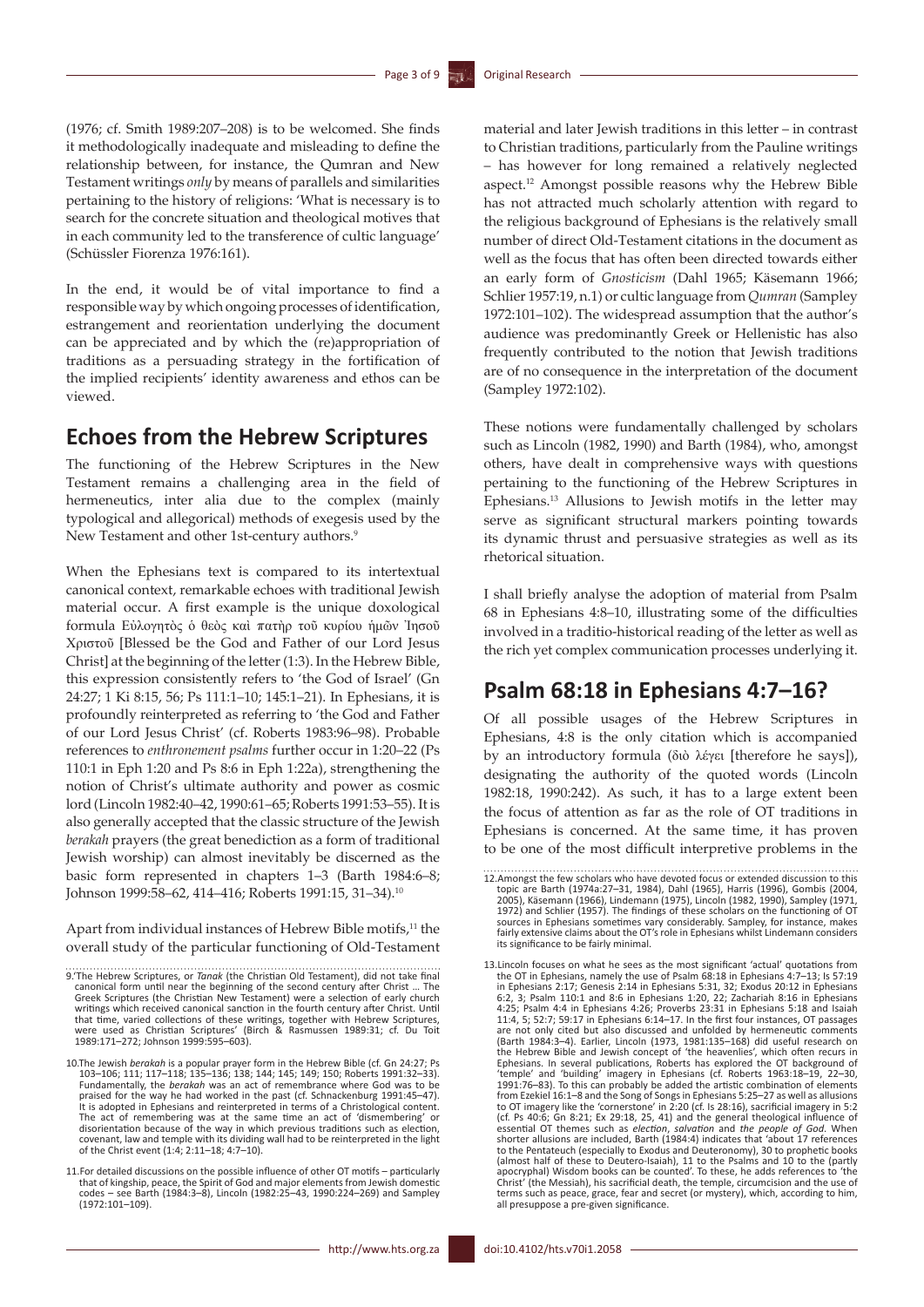letter (Gombis 2005). I briefly deal with various attempts to interpret the context of the Psalm 68 quotation in Ephesians 4 as well as its probable rhetorical function in the letter.

After the Ephesians author has stressed the maintaining of the unity of the Spirit in the pivotal first sentence of the second main section (4:1–6), he introduces the diversity of gifts to individuals (or gifted individuals) by Christ in 4:7 and 11. Directly following onto verse 7, as an opening witness to the utterances in 4:7–16, he quotes and interprets a piece of traditional material from Psalm 68:18 (MT 68:19; LXX 67:19) in rhetorical support of his paraenesis:

διὸ λέγει, Ἀναβὰς εἰς ὕψος ᾐχμαλώτευσεν αἰχμαλωσίαν, ἔδωκεν δόματα τοῖς ἀνθρώποις. (τὸ δὲ Ἀνέβη τί ἐστιν εἰ μὴ ὅτι καὶ κατέβη εἰς τὰ κατώτερα [μέρη] τῆς γῆς; ὁ καταβὰς αὐτός ἐστιν καὶ ὁ ἀναβὰς ὑπεράνω πάντων τῶν οὐρανῶν, ἵνα πληρώσῃ τὰ πάντα) – 4:8–10.

[Therefore it is said, 'When he ascended on high he made captivity itself a captive; he gave gifts to his people. (When it says, 'He ascended', what does it mean but that he had also descended into the lower parts of the earth? He who descended is the same one who ascended far above all the heavens, so that he might fill all things.')]

Various attempts have been made, albeit with differing emphases, to find a plausible explanation for the author's reference to Psalm 68:18 in Ephesians 4:8 and its explanation in verses 9–10 (cf. Barth 1974b, 1984; Floor & Viljoen 2003; Gombis 2005; Harris III 1996; Lincoln 1982, 1990; Smith 1975; Thielman 2007). A major challenge is posed by the dramatic way in which the Ephesians author modified the Masoretic text (MT) of Psalm 68:19/LXX 67:19 in Ephesians 4:8. Firstly, he seems to have changed the MT/LXX reading ἀvέβης [you ascended] to the participle Ἀναβὰς [having ascended]. Secondly, he changed the MT/LXX reading from ήχμαλώτευσας [you captured] to ήχμαλώτευσεν [he captured].<sup>14</sup> Thirdly, and most significantly, he changed the MT/ LXX reading ἔλαβες δόματα ἐν ἀνθρώπῳ [you received gifts amongst/from humanity] to ἔδωκεν δόματα τοῖς ἀνθρώποις [he gave gifts to human beings]. 15 These changes have been regarded by some scholars as so radical that they almost *reverse* the meaning of the original text (cf. Gombis 2005:367, with reference to C.L. Mitton; Thielman 2007:822).

To understand the *midrash* following the citation from Psalm 68 in Ephesians 4:8–10, the interpretation of the 'descent' mentioned in these verses is of vital importance. Textual criticism has shown that a variant reading exists in several manuscripts regarding the temporal relationship between the ascent and descent. This variant suggests that the sequence of the ascent and descent in the original could be taken either way (cf. Harris III 1996:32–45; Nestle-Aland [1979] 1983:509).

Lincoln (1982:21–25, 1990:244–248) discusses three major possibilities for the descent of Christ, namely a descent into Hades with a possible reference to his death, the descent to earth of the pre-existent Christ in his incarnation and a subsequent descent of the exalted Christ in the Spirit at Pentecost.<sup>16</sup>

I group various (recent) interpretive positions regarding the Ephesians author's use of Psalm 68 into two broad categories: (1) scholars viewing Psalm 68 as commemorating the giving of the law at Sinai, also during Jewish Pentecost celebrations, and the notion of 'descent' in Ephesians 4:9–10 as referring to Christ's descent in the Spirit at Pentecost, thereby contrasting it with and reconfiguring the descent of Moses from Mount Sinai; and (2) scholars reading the quotation of Psalm 68 in Ephesians 4 against the background of the (typically ancient Near-East) ideology of divine warfare. These positions inter alia depend on interpreters' syntactic and semantic choices regarding Ephesians 4:8–10, an understanding of the structure, context and rhetorical function of Psalm 68 as well as the contemporary Jewish exegetical technique of *midrashpesher* according to which an OT text is interpreted (*pesher*) and supplied with commentary (*midrash*) in the citation itself (cf. Roberts 1991:117–119; Wessels 1990b:73).

For the purpose of my analysis, Lincoln serves as (nuanced) representative of the first interpretive position. This position is essentially supported by Lincoln's student, Harris III, who did a fine and detailed doctoral study on the descent of Christ according to Ephesians 4:7–11 and the traditional Hebrew imagery associated with it (Harris III 1996:64–197). Lincoln (1982:18, 1990:224–234) considers the key concept in the argument of Ephesians 4:7–13 to be that of *giving*, which, according to him, probably sparked off the citation from Psalm 68:18 in verse 8 and which enabled the *midrash* of 4:9–10 to follow naturally. Lincoln argues that the 'original force of Psalm 68:18 was in praise of Yahweh's deliverance of his people' with Yahweh pictured as triumphantly ascending Mount Zion (Lincoln 1982:19; cf. Ps 68:8, 16, 17; Schmidt 1983:207–220). References to gifts being presented to and by Yahweh recur in the psalm  $(68:18, 29, 31, 35).$ <sup>17</sup> According to

16. For a comprehensive attempt to trace the history of interpretation of Ephesians 4:7–11, see Harris (1996:1–45). Harris (1996:16–46)<br>17-11, see Harris (1996:1–45). Harris (1996:16–63) continues by providing<br>17 necessary descent in the passage.

<sup>14.</sup>For variant readings in Codices Sinaiticus and Vaticanus regarding these two points, see Thielman (2007:822).

<sup>15.</sup>The third change would have been particularly pertinent in the honour-shame value system of the 1st-century Mediterranean world where *gift-giving* as social interaction 'outside one's family or outside one's circle of friends (was) perceived as a challenge to honor, a mutual attempt to acquire honor from one's social equal' (Malina & Neyrey 1991:29, also see 25–65). Descriptions of gift-giving between God and humanity (as social unequals) occur right through Ephesians. God's<br>gracious and abundant blessings or gifts in and through Christ, the Spirit and gifted<br>leaders serve to give *ascribed honour* to the community of b they are invited to praise God (cf. Eph 1:3–14) through an ethos worthy of God's calling (Eph 4–6).

<sup>17.</sup>For an overview of the outline and historical setting of Psalm 68 as well as its history of Jewish interpretation, see Thielman (2007:820–821). Despite the diverse range of times, places and topics covered in the psalm, it 'displays a coherent historical movement from God's past faithfulness to Israel to a future in which all the nations of the earth would worship him. At the center of the psalm, between the account<br>of past victory and future hope, lies an affirmation of God's faithfulness in the<br>present (68:19–20)'. In 68:17–18 the psalm reaches the clima Zion' (Thielman 2007:820). To this, Thielman (2007:821) adds: 'With remarkable consistency, Jewish interpreters of Ps. 68:18 explained it as a reference to Moses' ascent to heaven to receive the Torah from God.' Another attempt at looking at the historical context of Psalm 68 in its canonical environment was undertaken by Smith (1975). He suggests its focal point to be the *song of praise* which was used after the Levites placed the ark in the inner sanctuary of Solomon's temple (2 Chr 5–6). Smith sees the captives whom God captured as the often rebellious *Israelites* (cf. Ps 68:5–6, 18b). More specifically, says Smith, these refer to the Levites who<br>were taken 'as captives' from amongst the sons of Isr able to perform the service of the Lord' (8:11) and 'to make atonement on behalf of the sons of Israel' (8:19) so that the Lord might dwell amongst them (cf. 2 Chr 7:19–20). Smith finds further support for this notion in Numbers 8:19a where the<br>Levites are referred to as gifts given to Aaron (cf. 18:6). For Smith (1975:187), both<br>captives and gifts in Psalm 68:18 thus refer to the Le view, the author of Ephesians applied the thoughts of Numbers 8 and 18 through the words of Psalm 68:18 analogously, explaining the gifts given to the church by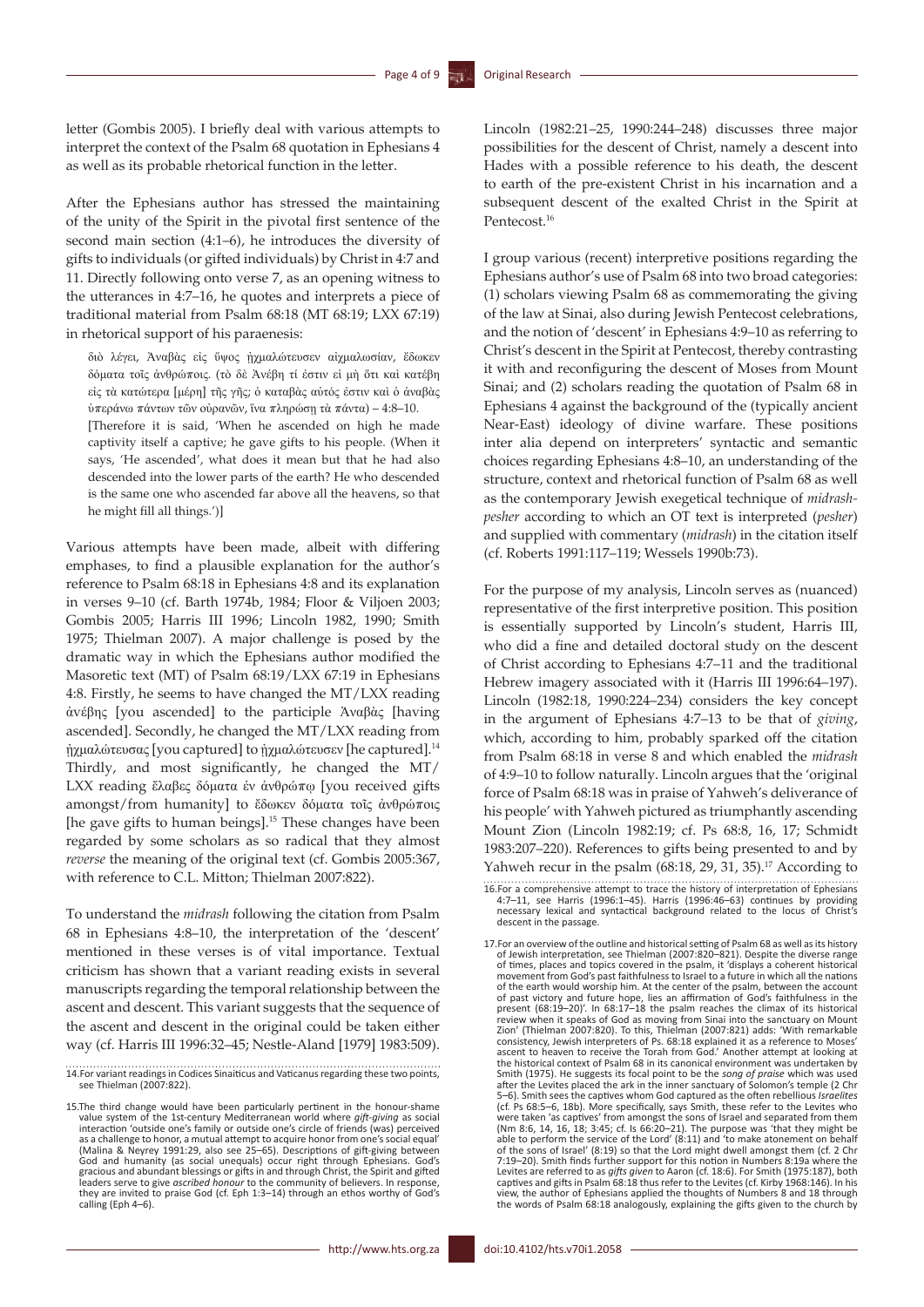Lincoln, it was probably these parallel notions of 'Yahweh's triumphant ascent' and the 'gifts' associated with it that interested the Ephesians author. Although the author does not explicitly develop the concept of 'leading captive a host of prisoners', it certainly fits his earlier depiction of Christ's exaltation over the powers in 1:21–22.

Lincoln (1982:19, 1990:243–244) describes the functioning of Psalm 68:18 in Ephesians 4:7–16 as *contrasting* its use in rabbinical tradition where it could refer to an ascension to heaven by Moses: 'Ps. 68:18 was linked with Moses going up Sinai and interpreted as an ascent to heaven to receive not only the Torah but also other heavenly secrets' (cf. Schmidt 1983:38–52). The 'Moses mysticism' with which this interpretation is to be associated occurred quite frequently in (later) rabbinic writings (cf. Dahl & Juel 2000:1117; Harris III 1996:64–142; Thielman 2007:821–823). The Ephesians letter pictures Christ in a 'new Moses typology' as a link with the heavenly world which exceeds all previous parallels. Lincoln (1982; cf. 1981, 1990:61–65) comments:

Christ has ascended far above all heavens in order to fill all things (cf. v. 10). His gift is not the Torah but his grace (v. 7) nor are his various special gifts heavenly secrets for the enlightenment of a few but people whose ministries will build up the whole body (vv. 11 ff). (p. 20)

According to this view, the function of the reinterpreted citation is to underline the reality that it is the exalted Christ who is the *giver* of *gifts* and blessings to *all* members of his body (cf. Lincoln 1982:18).18

Apart from the connection between Psalm 68:18 and Ephesians, various scholars have gone further by indicating how Psalm 68 has often been associated with Jewish *Pentecost* celebrations during its history of interpretation (cf. Harris III 1996:143–170; Gombis 2005:368; Smith 1975:184; Yates 1977:518). Besides celebrating the harvest, Pentecost increasingly came to be regarded as 'the feast which commemorated the lawgiving at Sinai' (Lincoln 1982:20; cf. Harris III 1996:144–152, with reference to Caird). Lincoln (1990; cf. Yates 1977:519) finds substantial reason to believe that this association existed from the middle of the 2nd century BCE:

The *Book of Jubilees*, which is usually dated between 135 and 105 B.C.E., makes Pentecost or the Feast of Weeks the most important of the annual festivals in the Jewish liturgical year, associating it with the institution of the various covenants in Israel's history but above all with the covenant at Sinai. (p. 244)

Together with other factors, the two central themes of the Christological interpretation of the citation in Ephesians 4 – the exaltation of Christ and his distribution of gifts – suggest *Pentecost* as a probable background to the psalm's use there.

For Lincoln (1982:24–5, 1990:247), this interpretation best fits the context as well as the probable background and associations of the psalm citation. For him, it maintains the central function of Christ's ascent and the giving of gifts (gifted leaders) in the passage. It seems natural that the Ephesians author, having dealt with the Spirit's unifying work in the body (4:3–4), should include the vital connecting link between Christ's gift via his ascent and the coming of the Spirit (cf. Lincoln 1982:23; Harris III 1996:143–197; Yates 1977:519; 1 Cor 12:4–13). Psalm 68 would thus no longer be viewed as a Jewish Pentecostal psalm concerning Moses but as 'a Christian Pentecostal psalm, celebrating the ascension of Christ and his subsequent descent at Pentecost to bestow spiritual gifts upon the church' (G.B. Caird, quoted by Lincoln 1982:23; cf. 1990:246–248). This implies an inseparable relationship between Christ and the Spirit, which is also reflected in Ephesians 1:13–14, 17; 3:16–17; 4:30 and 5:18.

To summarise this position, it may be said that, by means of a *pesher* quotation from Psalm 68:18 and a rabbinical type of *midrash* on the psalm citation, the Hebrew Bible has been *reinterpreted Christologically* and *Pneumatologically* in Ephesians 4:8–10 as the author found scriptural support for his statement about Christ's various gifts of grace to his people.

A second interpretive position opts for a different sequence of the ascent and descent in Ephesians 4:9–10 through understanding 'descent' as referring to the death of Christ *not* to the descent of Moses at Sinai or the descent of the Spirit at Pentecost (cf. Lincoln 1990:244–245). For the purpose of my analysis, Gombis serves as representative of this position. Gombis (2005) critiques the previous position by offering an alternative proposal for understanding the functioning of Psalm 68 in Ephesians 4. Although his thesis is not entirely novel, it provides yet another creative framework from which to appreciate the syntactic and semantic coherence of the letter.

Firstly, Gombis (2005:368–372) finds unconvincing various attempts to connect Psalm 68 and the Pentecost and Psalm 68 and the giving of the Spirit in Acts. With reference to several scholars, Harris III (1996) in particular, he argues why the ascent-descent imagery in Ephesians 4 cannot be viewed as contrasting Moses, who ascended Sinai and descended with the Torah, with Christ. Secondly, Gombis (2005:370) cautions against an identification of Christ and the Spirit: Even though their functions are related, they are not identical: 'Notions of identification and union in Ephesians apply to the relationship between Christ and the church'. Gombis (2005) substantiates his argument as follows:

That Christ himself remains in view throughout the entire discussion … is indicated by … the personal pronoun αὐτός [*himself*], which serves to emphasize that it is precisely the one

<sup>(</sup>Footnote 17 continues ...) using the example of the Levites who were given to Israel. However, to conclude<br>that the gifts of Psalm 68:18 refer to the Levites seems to be risky. Whilst the idea<br>of the Levites as 'gifts' to God is indeed present in Nu texts of that chapter indicates that the Levites were 'taken captive'. With reference to Albright and others, Smith (1975:184–187) connects the text of Psalm 68 with the time of David and the dedication of the temple during the time of Solomon. In that case, it is problematic to accept literary dependence on Numbers 8 or 18 since Numbers is nowadays considered mainly to be the result of the Priestly redaction, which would make it almost impossible to date these texts to the Solomonic period (cf. Deist 1990:201).

<sup>18.</sup>This tradition often appeals to the *Targum* Psalms (Aramaic paraphrase) where the concept of *receiving* has been changed to that of *giving* in a similar way as<br>in Ephesians 4:8 (Gombis 2005:368; Harris 1996:96–104; Lincoln 1990:242–243;<br>Smith 1975:182–183; Thielman 2007:821–823). Thielman (2007:82 this is the 'only unambiguous evidence of a Jewish exegetical tradition that actually<br>replaces the verb "received" with the verb "gave"... The Targumim on Psalms in<br>their present form, however, come from the fourth and fif That they existed in the first century and influenced the author of Ephesians seems unlikely to him (cf. Smith 1975:189).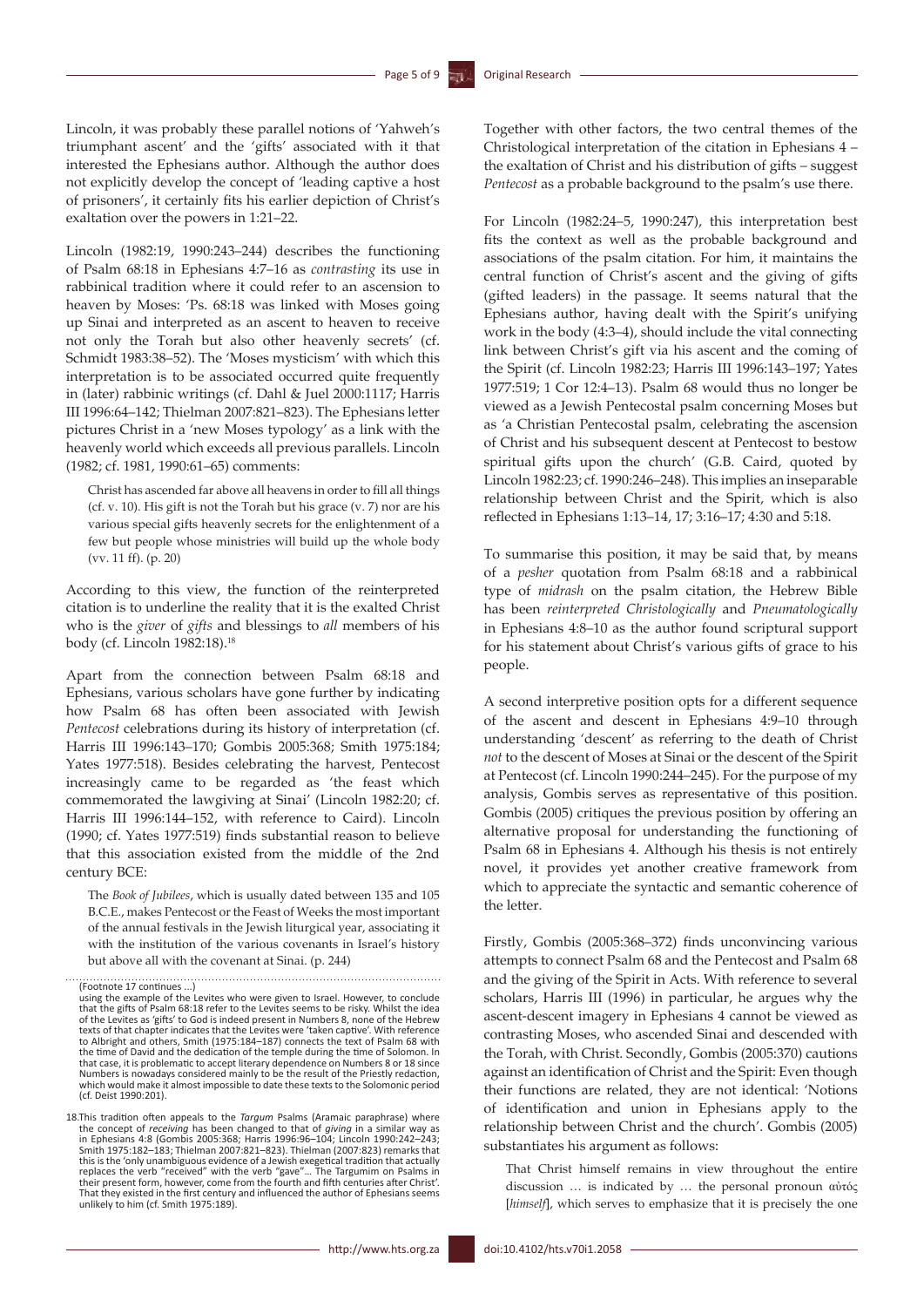who descended who also ascended, that is, Christ, not the Spirit … The focus here is on the ascended Christ and his giving gifts to the church … The current status of Christ, according to Ephesians, also militates against this reading. Far from portraying Christ as having descended as the Spirit, the author depicts Christ as presently occupying the position of supreme Lord over the cosmos, the exalted place from which he gives χάρις [*blessing*] to his people. It goes against the flow of the context … to have Christ descending back to earth, even as the Spirit, after he has ascended to his exalted position as cosmic Lord. (pp. 371–372)

#### Thirdly, Gombis (2005) states that:

… given the cosmic situation of the church throughout Ephesians … it is extremely odd that the writer would designate the descent of Christ in the person of the Spirit to the church as descending εἰς τὰ κατώτερα [μέρη] τῆς γῆς [*to the lower parts, that is, the earth*]. (p. 372)

Gombis (2005:372–380) subsequently offers an alternative explanation for the functioning of Psalm 68 in Ephesians 4. Similar to Lincoln and others, he regards the discussion in Ephesians 4:7–10 as revolving around Christ giving gifts to the church (cf. recurring elements such as ἐδόθη [was given] and τῆς δωρεᾶς [of the gift] in v. 7, ἔδωκεν δόματα [he gave gifts] in v. 8 and ἔδωκεν [he gave] in v. 11). According to him, the author's passion is to explain *how* Christ has given ἡ χάρις [a gift or blessing] to the church. Rather than merely citing one verse from Psalm 68, Gombis argues that the Ephesians author had the narrative movement of the entire psalm in mind and particularly the imagery of divine warfare represented in it. By developing Christ's triumph over the hostile cosmic powers as a coherent framework for the interpretation of Ephesians 4:7–11, Gombis opposes the view of the author's use of ἔδωκεν [he gave] being a 'reversal' of meaning.

For Gombis (2005:373–379), the imagery of *divine warfare* in Psalm 68 provides the key to understanding the Ephesians author's aim in appropriating it in 4:7–11.19 What the author aimed to capture is the imagery of the conquering Yahweh ascending to his heavenly throne from which he blesses his people. In Ephesians 4:8, the author 'depicts Christ as the triumphant Divine Warrior who, after he has ascended his throne, blesses his people with gifts' (Gombis 2005:373). Accordingly (Gombis 2005; cf. 2004; 2010:139–153), the author of Ephesians employs the ideology of divine warfare to defend the claim that Christ has been exalted as the victorious cosmic lord over the powers and authorities ruling the present evil age:

This ideological tool was used widely in the ancient Near East, as well as in the OT, in order to assert the supremacy of a nation's deity. The ideology of divine warfare followed a typical pattern: Respective deities engage in conflict, with the eventual victor being proclaimed supreme among the gods and then given the right to build a house/temple at which the people gather to celebrate the deity's ascendancy. This basic pattern can be seen throughout Ephesians, especially in Ephesians 2, which serves to vindicate the claim that Christ is exalted to cosmic supremacy

19.Also, Barth (1984:5) remarked that the psalm 'may have played a role in a Holy war and/or in an Enthronement Festival. Or it may have expressed the expectation of a glorious king' (cf. Old 1985).

over the powers and authorities by listing his triumphs over them (2:1–16), giving Christ the right to erect his temple as a monument to his supremacy (2:20–22). (p. 374)

In continuation with this view, Gombis interprets the reference to τὰ κατώτερα [μέρη] τῆς γῆς [the lower parts of the earth] in the elaboration of 4:9–11 as referring to the death of Christ. With reference to Mußner and others, he opts for this position 'in light of similar phraseology with reference to Hades, the abode of the dead' (Gombis 2005:376; Harris III 1996:1–14; cf. Lincoln 1990:244–245). Following his descent to the grave, Christ ascended to his throne ὑπεράνω πάντων τῶν οὐρανῶν [far above all the heavens] (4:10) as the victorious one. This interpretation finds confirmation in the death and resurrection motif in Ephesians 1:20–22, which also occurs elsewhere in the New Testament (cf. Phlp 2:6–11; Rv 5:9–13). The goal of Christ's exalted status (Eph 4:10) is his sovereign reign over the whole cosmos: ἵνα πληρώσῃ τὰ πάντα [in order that he might fill all things] (cf. 1:10). In this way, the Ephesians author elaborates on the nature and purpose of Christ's ascension. It is a victorious ascension, the triumphant procession of the conquering Warrior to his throne, giving Christ the authority to bless his people with gifts (Gombis 2005:379) and to dwell amongst them as his new household or temple (2:19–22; 3:17; 4:6).20

To summarise this position, it may be said that the Ephesians author had the entire Psalm 68 and its imagery of divine warfare in mind when he interpreted it Christologically in 4:7–11. Writing from within the Ephesians landscape of cosmic war and conflict, the author described the triumphant cosmic Christ ascending to his heavenly throne from where he blesses his people.

To conclude, it is clear that the Christological interpretation of Psalm 68 in Ephesians 4 leaves room for multiple hermeneutic choices, each with its own presuppositions, strengths and weaknesses. In my view, the two interpretive positions mentioned above are not necessarily mutually exclusive. Both provide an intelligible framework from where to interpret the descent-ascent imagery in Ephesians 4:8–10. Both would fit the overall context of the letter. Both could have served rhetorically to strengthen the author's appeal to unity in  $4:1-6.<sup>21</sup>$ 

21.On the one hand, the immediate and broader context of Ephesians 4:7–16 focuses<br>on the ascended Christ's presence (through the Spirit) as a basic characteristic of<br>the new life pictured in chapters 4–6. Christ's ascensio with the purpose to fill *all things* – specifically *his body* – with his presence. Their identification with him was probably meant to bring about a radical shift in their

<sup>20.</sup>Notions of God being 'above all and through all and in all' (Eph 4:6) and of Christ filling 'all things' with his presence (4:10) thus surround and permeate Ephesians 4:7–11 (cf. Thielman 2007:824–825). As in the pivotal confession in 1:22–23 where Christ's exalted position as resurrected and sovereign lord is defined by his significance as God's gift of salvation to the believers, it happens again in the second main section of the letter. Christ's power and honour as sovereign *lord* (4:8–10) is decisively yet paradoxically defined in terms of his sacrificial love, humility and care as a *servant* (4:32; 5:2, 25, 29; 6:9). For a discussion of the description of Christ in 6:9 as 'having no partiality' (ὁ κύριός ἐστιν ἐν οὐρανοῖς, καὶ προσωπολημψία οὐκ ἔστιν παρ' αὐτῷ [the Lord is in the heavens, and with him there is no partiality]), see Mouton (2003:69–70). In Ephesians 6:9, as well as parallel expressions in Deuteronomy 10:17, 16:19 and Leviticus 19:15, this phrase occurs in a context that emphasises God's sovereignty and almighty power. In dramatic contrast to the often abusive power of contemporary authorities, the essence of God's power is defined in terms of loving care and concern for people, particularly by God's<br>restoring what was lost to them, namely, their dignity and humanity (see Hendrix<br>[1988] and Mouton [2002:133-137] for a discussion of the gen in antiquity).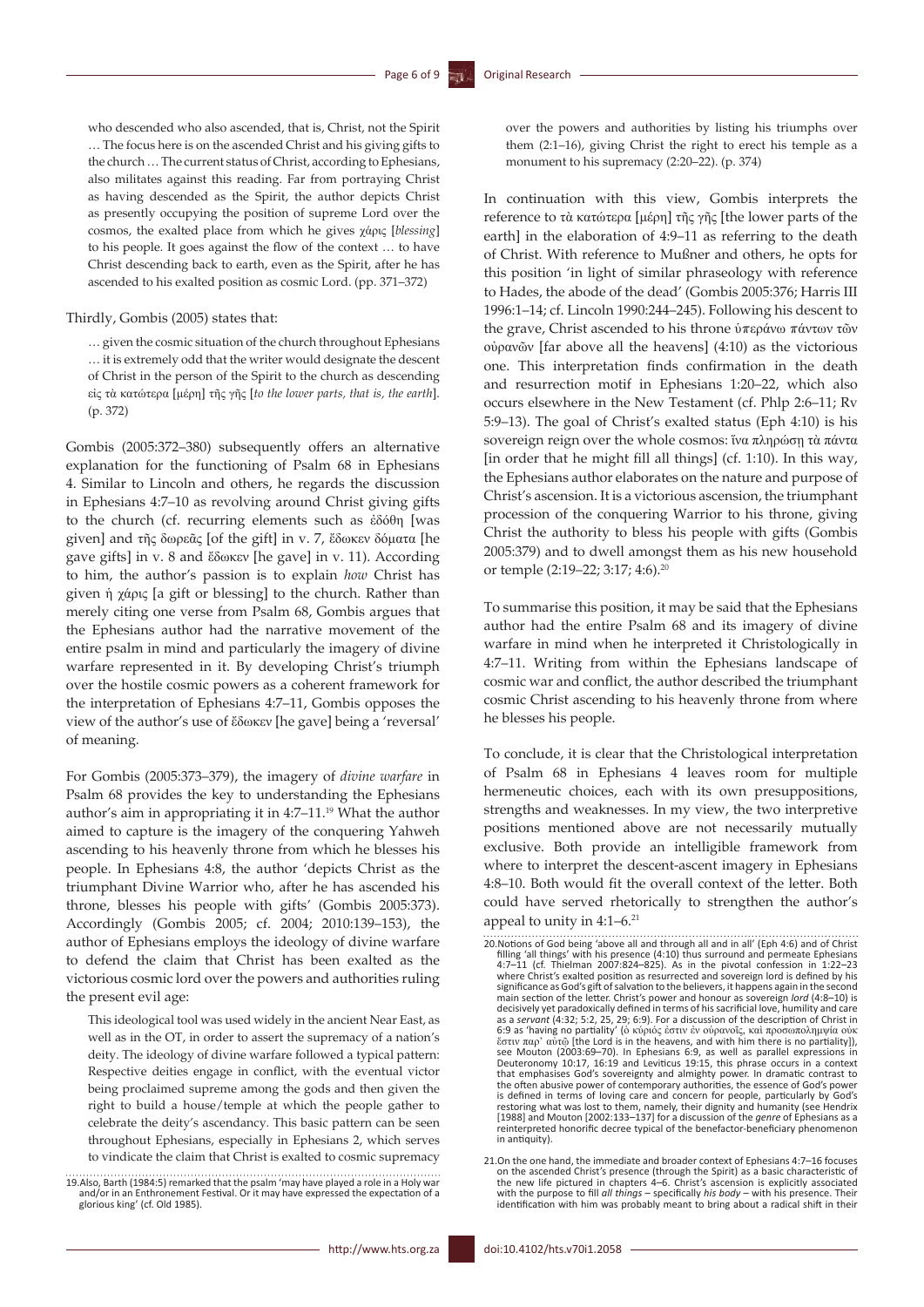As later readers we have to respect the Ephesians author's use of the psalm in his own creative way, with his own rhetorical strategy in mind – without necessarily thinking of the concrete reference of the psalm or a clear historical analogy. His reinterpretation of Psalm 68:18 serves as an important strategy to emphasise Christ's exalted position together with the gracious gifts to members of his body associated with that position. I would therefore like to argue that it is particularly *in tandem* that these interpretations could have served a dual purpose – as construction of early Christian identity in continuation with the story of Israel *and* from within the context of Empire.

### **Rhetorical situation of Ephesians?**

An important function of a traditio-historical interpretation of a text is to determine the crucial *perspective* from which an author selects and edits transmitted oral and/or written material and from which she or he interprets, redescribes and reshapes her or his environment. It is vital to the reinterpretation of the text by later readers (cf. Schüssler Fiorenza 1988:13–17, 1999:26–30).22

It has become clear that the Ephesians perspective is in the first place *Christologically* oriented and aimed at the reorientation of the readers' awareness and ethos of their identity. An important rhetorical question arising from this brief investigation is what the letter (and particularly the quotation in 4:8–10) was supposed to *do* to its audience. This leads to the persuading function of the letter and the exploration of its *rhetorical* situation. Yet, is there enough substantial evidence in the text to illuminate the situation, and are there needs which called for such a message? Are we able to identify 'the issue that mattered' for the author (Mack 1990:20)?

The picture which the text presents of its audience is that of a group of people known as τὰ ἔθνη ἐν σαρκί [nations in the flesh] or *Gentiles by birth* (2:11–22). They were called 'uncircumcised' by those who called themselves 'the circumcision' (2:11), which indicates that the Jews treated them with some degree of contempt (cf. Roberts 1991:66; Wessels 1990a:52–55). The Gentiles' former religious and sociological position is described as that of ξένοι καὶ πάροικοι [strangers and aliens] who used to be 'far away' – people separated from Christ, 'excluded from citizenship in Israel 

(Footnote 21 continues ...)

and foreigners to the covenants of the promise, without hope and without God in the world' (2:12, 13, 17, 19; cf. Lincoln 1990:120–165; Roberts 1991:67–76).23

These and other linguistic and literary aspects of the Ephesians text give the impression that the implied recipients primarily consisted of Gentile Christian believers. Although the Christian communities of 1st-century Asia Minor consisted of Jewish and Gentile Christians, Ephesians seems mainly to address the Gentiles. Whilst Gentile citizens would presumably enjoy a sociologically superior position in the Roman Empire (of which there is no indication in the text), the author's perspective on the Jewish Christians' ideological perception of the Gentile Christians is that they belonged to an inferior class of people. In contrast, the thrust of Ephesians reveals an emphasis on their new status ἐν Χριστῷ. The dramatic consequences of this position are described as follows: Those who were far away have been brought near (2:11–18); those who formerly had been power- and statusless (ξένοι καὶ πάροικοι [strangers and aliens]) have been made συμπολῖται τῶν ἁγίων καὶ οἰκεῖοι τοῦ θεοῦ [citizens with the saints and members of the household of God] (2:19–22). In short: By destroying the barrier of hostility (2:14–16), Christ gave birth to *a new humanity* (ἵνα τοὺς δύο κτίσῃ ἐν αὑτῷ εἰς ἕνα καινὸν ἄνθρωπον [that he might create in himself one new humanity in place of the two]).

Such a rhetorical situation may help to explain the large number of reinterpreted Jewish motifs and traditions that occur in the letter whilst the majority of its audience probably consisted of non-Jewish Christians. Could it be that these religious symbols still functioned verbally or non-verbally as a 'dividing wall of hostility' (2:14)? And could this be the reason why the author so emphatically reinterpreted Jewish traditions in terms of Christ's authority (2:14–16) and the unity of the church (4:1–16)? A probable *rhetorical* situation reflecting the Jews' continuous maintenance of religious superiority and exclusivity, and the Gentiles' resultant disposition of rejection and inferiority seems to compel the Ephesians author to reaffirm their roles.

self-understanding and behaviour – a new understanding of who they were and of how they were to live. On the other hand, Christ's resurrection and ascension is, according to the letter's internal logic, the ultimate way in which God conquered anti-God powers and principalities – be it imperial or cosmic forces or conflict and animosity amongst Jewish and Gentile Christians. As such it affirmed the believers' identity and equipped them for their calling, for growing to 'the measure of the full stature of Christ' (4:3–4, 12–13, 15–16). In order to prepare and guide the church towards the full experience of Christ's presence, God provided each believer with a gift of grace (4:7), together with the gifts of apostles, prophets, evangelists, pastors and teachers (4:11).

<sup>22.</sup> The rhetorical situation of a text only comes into existence when the exigency of the situation enters into relationship with the interest of the rhetor. This means that the rhetorical situation of a document cannot be equated with its historical situation. The rhetorical situation is concerned with what the author (or rhetor) deems defect, and it only comes into existence as a creation of that person. As such, the purpose or meaning of a letter is concerned with the *perspective* or *interest* of its author. This recognition consequently requires that research on the purpose of a letter should be relocated in its *rhetorical* rather than in its *historical* situation (cf. Lincoln 1990:lxxiv; Mouton 2002:114–121).

<sup>23.</sup>These elements point to a possible *historical* situation for Ephesians in the prejudice and underlying tension between the Jewish and Gentile Christian communities in western Asia Minor during the 1st century CE. This tension does not necessarily seem to pertain to a specific historical conflict between these groups. It probably refers to the author's perspective of a *general situation* in which the Jews consistently refused to grant status to the new movement of Jesus followers within its fold. Whether Ephesians dates from an early period such as 58 to 61 CE (Barth 1974a:10–12; Roberts 1991:13) or a deutero-Pauline period (Lincoln 1990:xxxv– lxxiii; Sampley 1972:102; Schnackenburg 1991:24–29), the basic 'exigence' (Bitzer 1968:6) in terms of the struggle for identity amongst Jewish and Gentile Christians remained acute and was intensified after the Roman-Jewish War (66–70 CE) when<br>the tension between Jews and Christians gradually led to a break between the<br>synagogue and the Christian communities around 85 CE. This probably the tension between Jewish and Gentile communities in Asia Minor still influenced their relationship after they had become members of the one body of Christ (cf. Meeks 1983:32–139, 164–170; Roberts 1986:76–77, 1993:97). A later 1st-century context for Ephesians would leave room for the probability that their experience of the War of 66–70 CE could have affected their imagination and vocabulary with respect to divine warfare and triumph (cf. Eph 1:20–22; 4:8–10; 6:10–18). Such complexities could have been caused by the fact that conversion to the Christian faith implied a complete reorientation of the value systems and lifestyle of *both Jews and Gentiles*: 'For Jews this transition was difficult enough, but it did not entail the abandonment of their own tradition – it was rather understood as its continuation and completion. For Gentiles, the break was much more incisive. They found themselves at a double disadvantage–new to the Christian faith, but also unfamiliar with its Jewish roots' (Lategan 1993:400, with reference to the argumentative situation of Galatians).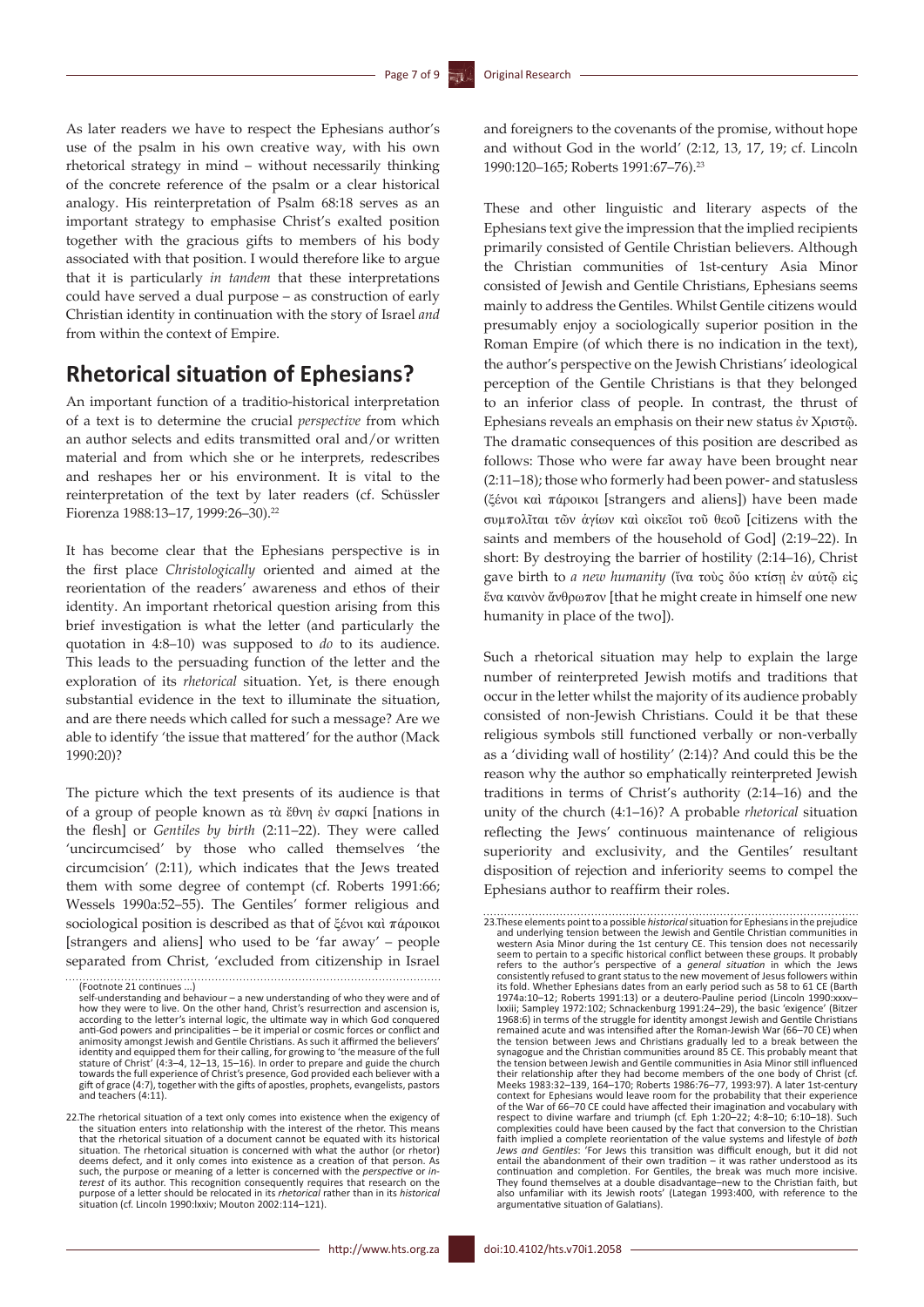## **Conclusion**

Motifs from the Hebrew Bible seem to have played an important part in the understanding of the author of Ephesians concerning the Christian gospel. Generally, one may say that the remembrance of Jewish traditions in some or other way served to strengthen the Christian community's identity (cf. Meeks 1993:189–210). By referring to the roots of their faith, the author situates the story of the recipients within the larger narrative of Israel's history. To use Hays's (1989:26) terminology: The 'echoes of Scripture' in Ephesians are typical of the dynamic hermeneutical process represented by the document. As such it marks a dialectic 'intertextual fusion that generates new meaning'.

Although motifs from the Hebrew Bible play more of a supportive than a formative role in the document, they seem to have been creatively selected and reinterpreted to serve the author's particular Christological, ecclesiological and ethical purposes (Lincoln 1982:49–50). Lincoln (1982) further states:

In all cases ... exegetical techniques are subservient to a christological perspective whereby the OT texts are read in the light of the new situation which the writer believes God has brought about in Christ. (p. 45)

The purpose of Ephesians is summarised by Lincoln (1982:49– 50) as a reminder to Gentile Christians of their privileges and responsibilities as equal members of the body of Christ.24 This reshaped memory happens within the cosmic horizon of God's new creation to which Christ gave birth. It is this distinctive setting which ultimately seems to determine the cohesive and unifying function of probable Hebrew Bible and other traditions in Ephesians.

Whatever the historical situation of Ephesians' first readers, it is important to bear in mind that Christian believers of the 1st centuries CE worshipped God in manifold ways. The production of Christian literature was always, according to Barth (1984):

… related to the cultic and ethical service of God … In oral and written form, narrative, legal, and moral traditions were kept alive, continued and adapted to meet contemporary needs … The hermeneutics of Ephesians … was traditional and suggests a Jewish-born author who knew of learned intra-mural Jewish discussions and cared for them. Only the results of the expositions proposed in Ephesians are different … Sometimes the exegesis offered in Ephesians seems far removed from the intention of the author or final editor of the OT text in question. Still it is not certain whether modern scholarship is better equipped than ancient Jewish interpreters and the author of Ephesians to penetrate into the psyche of the OT writers and to reconstruct their real intention. (pp. 4–5)

24. However, the occurrence of OT references might also have been meant to strengthen the Jewish Christians' identity as being a continuation with their past. In problem is the choces of proul, the past of Paul, Hays (1989 interpretation completely to supersede the symbolic world of earlier Jewish texts because he remained 'passionately driven, to the end of his life, by the desire to demonstrate that God had not abandoned Israel'. However the setting of Ephesians may differ from that of Romans, this seems to be a possibility to be kept in mind. Paul's readings of the OT are generally carried out in To this, Barth (1984:5) adds that Ephesians was part of, or the result of, an ongoing dialogue with contemporary Jewish exegesis rather than a matter of private interpretation.

A hasty and unnuanced solution concerning the relationship between Hebrew and early Christian writings would be untenable. Except for the development of different motifs within the Hebrew Bible, late Jewish writings and the New Testament itself, the unique situation within the Asia-Minor congregations – to which Ephesians was probably addressed – might have called for such a radical reinterpretation of traditional material that a 'logical' explanation of the Ephesians author's exegetical and hermeneutic methods (without proper background information) would be forced and almost impossible. To interpret an ancient text which, in turn, interprets still more ancient texts is indeed a daunting task. Whilst respecting the internal constraints of the Ephesians text as well as the implied situation within which it was meant to function, later readers should remain patient and open to be surprised by the dynamics *and* mysteries it represents.

### **Acknowledgements Competing interests**

The author declares that she has no financial or personal relationship(s) that may have inappropriately influenced her in writing this article.

### **References**

Barth, M., 1974a, *Ephesians 1–3,* Doubleday, New York, NY. (The Anchor Bible 34).

Barth, M., 1974b, *Ephesians 4–6,* Doubleday, New York, NY. (The Anchor Bible 34A).

- Barth, M., 1984, 'Traditions in Ephesians', *New Testament Studies* 30(1), 3–25. [http://](http://dx.doi.org/10.1017/S0028688500006974) [dx.doi.org/10.1017/S0028688500006974](http://dx.doi.org/10.1017/S0028688500006974)
- Birch, B.C. & Rasmussen, L.L., 1989, *Bible and ethics in the Christian life,* rev. & exp. edn., Augsburg, Minneapolis, MN.
- Bitzer, L.F., 1968, 'The rhetorical situation', *Philosophy and Rhetoric* 1, 1–14.
- Dahl, N.A., 1965, 'Bibelstudie über den Epheserbrie'f, in K. Schmidt-Clausen (ed.), *Kurze Auslegung des Epheserbriefes,* pp. 7–83, Vandenhoeck & Ruprecht, Göttingen.
- Dahl, N.A. & Juel, D.H., 2000, 'Ephesians', in J.L. Mays (ed.), *The Harper Collins Bible commentary,* rev. edn., pp. 1113–1120, Harper, New York, NY.
- Deist, F.E., 1990, *A concise dictionary of theological and related terms*, 2nd rev., enl. edn., J L van Schaik, Pretoria.
- Du Toit, A.B., 1989, 'The canon of the New Testament', in J.H. Roberts & A.B. du Toit (eds.), *Guide to the New Testament,* vol. 1, pp. 75–272, NG Kerkboekhandel Tvl, Pretoria.
- Evans, C.A., 1992, *Noncanonical writings and New Testament interpretation,* Hendrickson, Peabody, MA.
- Floor, L. & Viljoen, F.P., 2003, 'Paulus se gebruik van Psalm 68 in Efesiërs 4', *In die Skriflig/In Luce Verbi* 37(2), 183–201. <http://dx.doi.org/10.4102/ids.v37i2.465>
- Fowl, S.E. & Jones, L.G., 1991, *Reading in communion: Scripture and ethics in Christian life,* SPCK, London.
- Gombis, T.G., 2004, 'Ephesians 2 as a narrative of divine warfare', *Journal for the Study of the New Testament* 26, 403–418. [http://dx.doi.](http://dx.doi.org/10.1177/0142064X0402600402) [org/10.1177/0142064X0402600402](http://dx.doi.org/10.1177/0142064X0402600402)
- Gombis, T.G., 2005, 'Cosmic lordship and divine gift-giving: Psalm 68 in Ephesians 4:8', *Novum Testamentum* XLVII(4), 367–380. [http://dx.doi.](http://dx.doi.org/10.1163/156853605774482081) [org/10.1163/156853605774482081](http://dx.doi.org/10.1163/156853605774482081)
- Gombis, T.G., 2010, *The drama of Ephesians: Participating in the triumph of God,* IVP Academic, Downers Grove, IL.
- Harris III, W.H., 1996, *The DESCENT of Christ: Ephesians 4:7–11 and traditional Hebrew imagery*, Brill, Leiden.
- Hays, R.B., 1989, *Echoes of Scripture in the letters of Paul,* Yale University Press, New Haven, CT.
- Hendrix, H., 1988, 'On the form and ethos of Ephesians', *Union Seminary Quarterly Review* 42(4), 3–15.